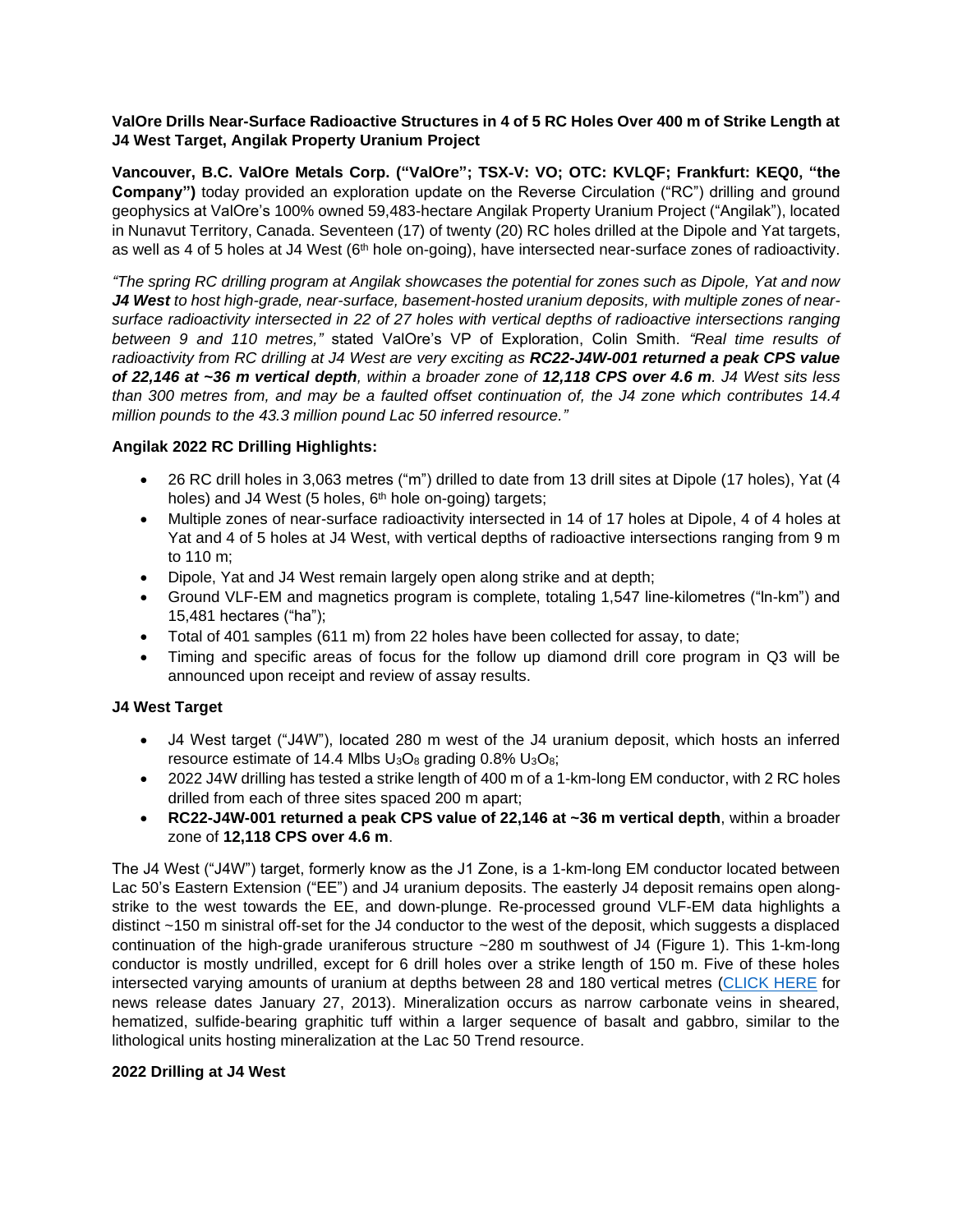Drilling to date in 2022 at J4W was conducted from three sites spaced 200 m apart, with 2 RC holes drilled at each pad, testing a strike length of 400 m in between the area of previous drilling and the sinistral structure to the east. All holes to date have intercepted strong, shallow intervals of radioactivity, including a peak CPS value of 22,146 in RC22-J4W-001 at ~36 m vertical depth, within a broader zone of 12,118 CPS over 4.6 m (Table 1, Figure 1). A final drill hole is in progress.

Results to date from J4W are highly encouraging, and support the interpretation of a high-grade, shallow uranium deposit being off-set from J4, and continuing along the 1-km-long conductor to the west.



**Figure 1: Plan Map of J4 West Target, and J4-Ray Uranium Deposits**

## **2022 RC Drilling at Yat**

A total of 4 RC holes (382.52 m) were drilled at Yat in 2022, with all four holes intercepting between 1 to 4 zones of near-surface, anomalous radioactivity (Table 1), up to a maximum value of 5,013 CPS in hole RC22-YAT-002. Three of these holes were previously released [\(CLICK HERE](https://valoremetals.com/news-media/news-releases/2022/valore-intersects-radioactive-structures-in-17-of-20-rc-drill-holes-at-dipole-and-yat-targets-angilak-property-uranium-project) for news release dated June 2, 2022).

The final hole, RC22-YAT-004, drilled through 4 distinct radioactive zones within a package of locally graphitic basaltic, trachytic and andesitic volcanic rocks, locally mineralized with sulfides (pyrite, chalcopyrite), copper oxides (malachite, azurite) and native copper.

## **2022 RC Drilling at Dipole**

A total of 17 RC holes (2,141.21 m) were drilled at Dipole in 2022, with all 14 of 17 holes intercepting between 2 to 4 zones of near-surface, anomalous radioactivity (Table 1), up to a maximum value of 65,535 CPS in RC22-DP-005. All 2022 Dipole RC holes are summarized in news releases dated May 9, 2022 [\(CLICK HERE\)](https://valoremetals.com/news-media/news-releases/2022/valore-drills-multiple-zones-of-near-surface-radioactivity-at-dipole-target-angilak-property-uranium-project--20220509) and June 2, 2022 [\(CLICK HERE\)](https://valoremetals.com/news-media/news-releases/2022/valore-intersects-radioactive-structures-in-17-of-20-rc-drill-holes-at-dipole-and-yat-targets-angilak-property-uranium-project).

# **Table 1: 2022 RC Drilling Results to Date (Scintillometer CPS Radioactivity)**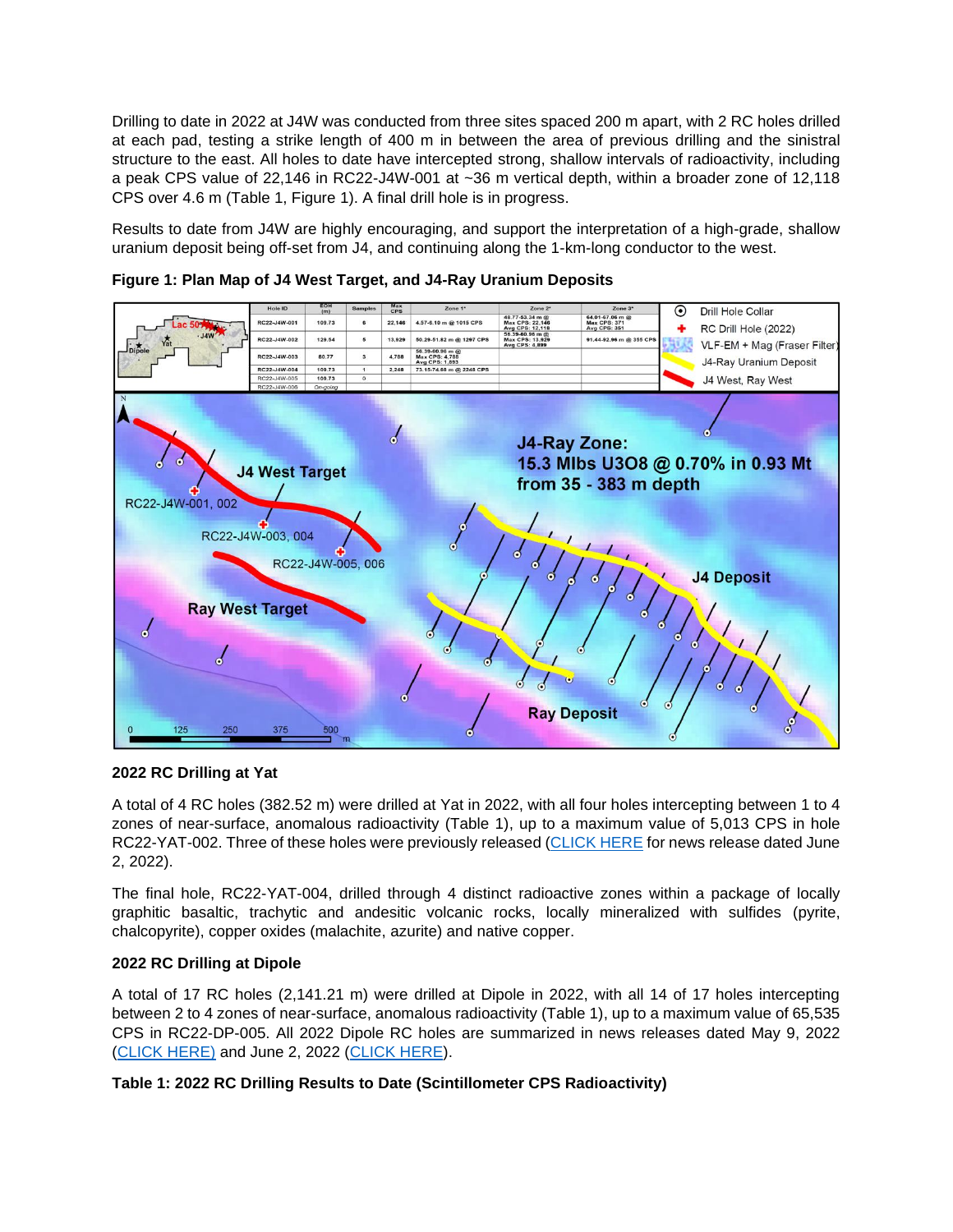| <b>Target</b>         | Hole ID             | <b>EOH</b><br>(m) | <b>Samples</b> | Max<br><b>CPS</b> | Zone 1*                                                     | Zone $2^*$                                            | Zone 3*                                                | Zone 4*                                                       |
|-----------------------|---------------------|-------------------|----------------|-------------------|-------------------------------------------------------------|-------------------------------------------------------|--------------------------------------------------------|---------------------------------------------------------------|
| Yat                   | <b>RC22-YAT-004</b> | 109.73            | 71             | 1.964             | $9.14 - 24.38$ m @<br>Max CPS: 1,146<br><b>Avg CPS: 762</b> | 24.38-25.91 m @ 375 CPS                               | 33.53-44.20 m @<br>Max CPS: 1,964<br>Avg CPS: 1,100    | 56.39-65.53 m @<br><b>Max CPS: 384</b><br><b>Avg CPS: 371</b> |
| J4W                   | RC22-J4W-001        | 109.73            | 6              | 22,146            | 4.57-6.10 m @ 1015 CPS                                      | 48.77-53.34 m @<br>Max CPS: 22.146<br>Avg CPS: 12,118 | 64.01-67.06 m @<br><b>Max CPS: 371</b><br>Avg CPS: 351 |                                                               |
| J4W                   | RC22-J4W-002        | 129.54            | 5              | 13.929            | 50.29-51.82 m @ 1297 CPS                                    | 56.39-60.96 m @<br>Max CPS: 13,929<br>Avg CPS: 4,899  | 91.44-92.96 m @ 355 CPS                                |                                                               |
| J4W                   | RC22-J4W-003        | 80.77             | 3              | 4,788             | 56.39-60.96 m @<br>Max CPS: 4,788<br>Avg CPS: 1,893         |                                                       |                                                        |                                                               |
| J4W                   | RC22-J4W-004        | 109.73            |                | 2.248             | 73.15-74.68 m @ 2248 CPS                                    |                                                       |                                                        |                                                               |
| J4W                   | RC22-J4W-005        | 109.73            | $\Omega$       | Background        |                                                             |                                                       |                                                        |                                                               |
| J4W                   | RC22-J4W-006        | On-going          | TBD            | <b>TBD</b>        |                                                             |                                                       |                                                        |                                                               |
| $TOTAI C (1 - 4 - 1)$ |                     | 220275            | 24E            |                   |                                                             |                                                       |                                                        |                                                               |

**TOTALS (to date) 2302.75 315**

\* All zone interval measurements are metres ("m") down-hole, and true widths are yet to be determined

#### **2022 Ground VLF-EM and Magnetics**

A total of 1,547 line-km covering 15,481 ha of prospective area was surveyed in the 2022 ground geophysics campaign. The VLF-EM and magnetics data have been compiled and processed, which included the generation of 3D inversion models to aid in future drill targeting (Figure 2).

The program was planned for 2,400 line-km but was cut short due to reduced snow and deteriorating ice conditions. The remaining un-surveyed area will be considered for a spring 2023 ground geophysics program.





### **About Angilak**

The 59,483-hectare Angilak Property is situated in the mining- and exploration-friendly Nunavut Territory, Canada, and has district-scale potential for uranium, precious and base metals. Since acquisition, ValOre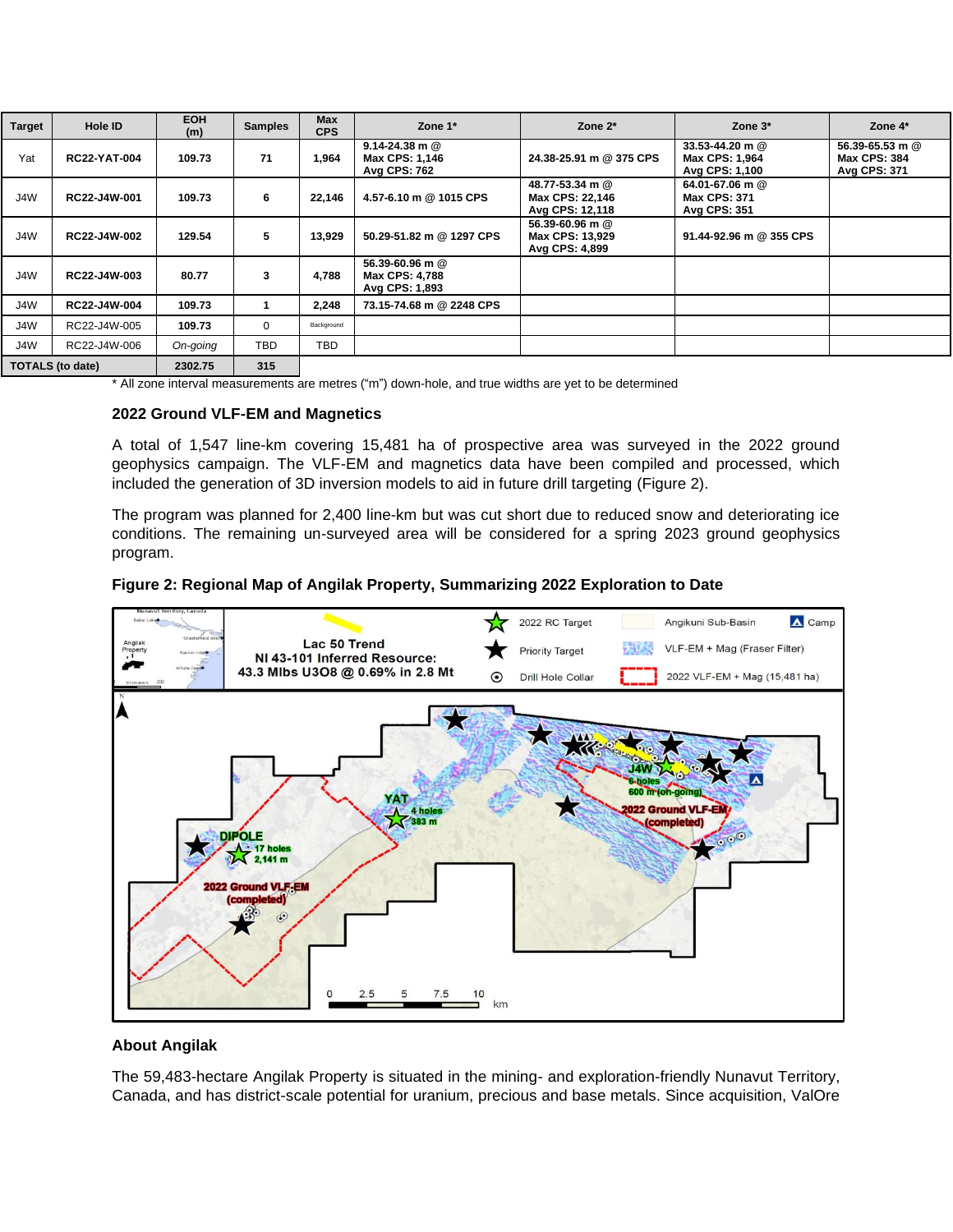has invested over CAD\$55 million on resource delineation and exploration drilling (89,572 metres in 589 drill holes), metallurgy, geophysics, geochemistry, and logistics across the large land package. This work supported the development of the significant Lac 50 Trend NI 43-101 inferred uranium resource estimate ("Lac 50").

The Lac 50 NI 43-101 Technical Report (effective date March 1, 2013) defined an inferred resource estimate which represents Canada's highest-grade uranium resource outside of Saskatchewan, and one of highest-grade uranium resources on a global basis. Highlights include:

- **43.3 Mlbs U3O<sup>8</sup>** in 2,831,000 tonnes grading 0.69% U3O8[. CLICK HERE](http://valoremetals.com/_resources/reports/Angilak-43101Resource-March2013.pdf) for a summary table of the Lac 50 Trend inferred resource estimate;
- Supported by 351 resource delineation drill holes totaling 62,023 metres ("m");
- Metallurgical results for Lac 50 demonstrate high uranium recoveries and rapid leach kinetics. See news releases: [February 28, 2013,](http://valoremetals.com/news-media/news-releases/archive/index.php?content_id=142) [September 11, 2013](http://valoremetals.com/news-media/news-releases/archive/index.php?content_id=154) and [February 27, 2014;](http://valoremetals.com/news-media/news-releases/archive/index.php?content_id=158)
- Lac 50 Trend is a 15 kilometre ("km") by 3 km area with excellent potential for resource growth and new discoveries;
- Uranium mineralization starts at surface, and has been drilled to 380 m vertical depth;

[CLICK HERE](https://www.youtube.com/watch?v=RhudtZ8UDK8) for ValOre's May 6, 2021 video summarizing the highlights of Angilak.

[CLICK HERE](https://www.youtube.com/watch?v=KfRybxN6so8) for ValOre's May 6, 2021 video reviewing the 2021 focus for Angilak.

## **Qualified Person ("QP")**

The technical information in this news release has been prepared in accordance with Canadian regulatory requirements set out in NI 43-101 and reviewed and approved by Colin Smith, P.Geo., ValOre's QP and Vice President of Exploration.

Information related to the independent Angilak mineral resource estimate has been approved by Michael Dufresne, M.Sc. P.Geo., President of Apex Geoscience Ltd., Robert Sim, P.Geo. of SIM Geological Inc. and Bruce Davis, FAusIMM of BD Resources Consulting Inc., who are independent QPs as defined under NI 43‐101.

Information related to the independent Pedra Branca mineral resource estimate has been approved by Fábio Valério, P.Geo., and Porfirio Cabaleiro, P.Eng., of GE21.

### **About ValOre Metals Corp.**

**ValOre Metals Corp. (TSX**‐**V: VO)** is a Canadian company with a portfolio of high‐quality exploration projects. ValOre's team aims to deploy capital and knowledge on projects which benefit from substantial prior investment by previous owners, existence of high-value mineralization on a large scale, and the possibility of adding tangible value through exploration, process improvement, and innovation.

In May 2019, ValOre announced the acquisition of the Pedra Branca Platinum Group Elements (PGE) property, in Brazil, to bolster its existing Angilak uranium, Genesis/Hatchet uranium and Baffin gold projects in Canada.

The Pedra Branca PGE Project comprises 52 exploration licenses covering a total area of 56,852 hectares (140,484 acres) in northeastern Brazil. At Pedra Branca, 7 distinct PGE+Au deposit areas host, in aggregate, a 2022 NI 43-101 inferred resource of 2.198 Moz 2PGE+Au contained in 63.6 Mt grading 1.08 g/t 2PGE+Au [\(CLICK HERE](http://valoremetals.com/news-media/news-releases/2022/valore-expands-pedra-branca-inferred-mineral-resource-by-106-to-22-million-ounces-at-108-gt-2pgeau) for news release dated March 24, 2022). All the currently known Pedra Branca inferred PGE resources are potentially open pittable.

Comprehensive exploration programs have demonstrated the "District Scale" potential of ValOre's Angilak Property in Nunavut Territory, Canada that hosts the Lac 50 Trend having a current Inferred Resource of 2,831,000 tonnes grading  $0.69\%$  U<sub>3</sub>O<sub>8</sub>, totaling 43.3 million pounds U3O8. For disclosure related to the